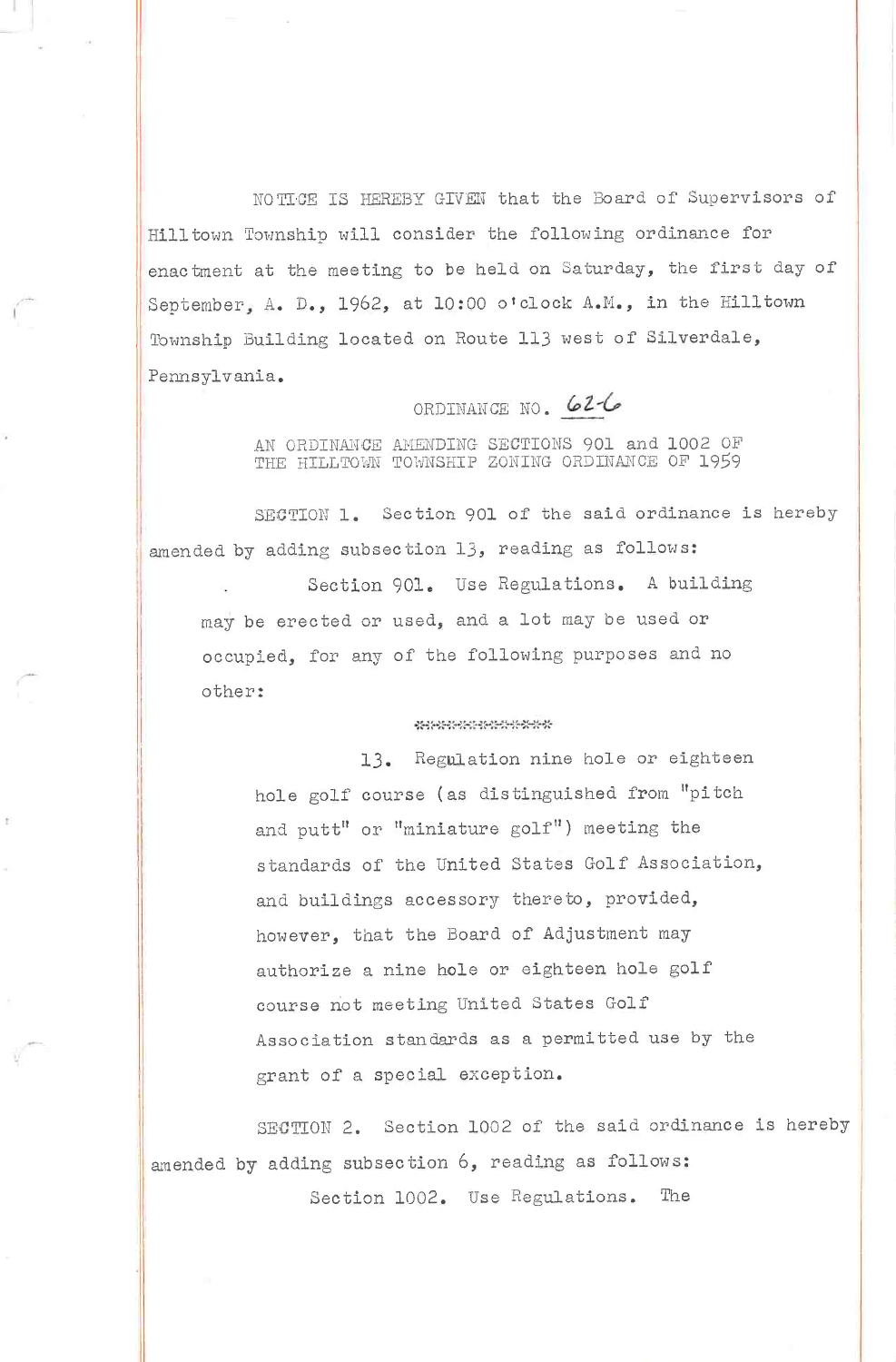specific uses permitted in this District shall be the erection, construction, alteration, or use of buildings or premises for the following uses and no other:

## \*\*\*\*\*\*\*\*\*\*\*\*\*

6. Regulation nine hole or eighteen hole golf course (as distinguished from "pitch and putt" or "miniature golf") meeting the standards of the United States Golf Association, and buildings accessory thereto, provided, however, that the Board of Adjustment may authorize a nine hole or eighteen hole golf course not meeting United States Golf Association standards as a permitted use by the grant of a special exception.

ENACTED AND ORDAINED into ordinance this  $S_{EPT}$  / , A. D., 1962. day of

Paul Leauberfield albert T. again